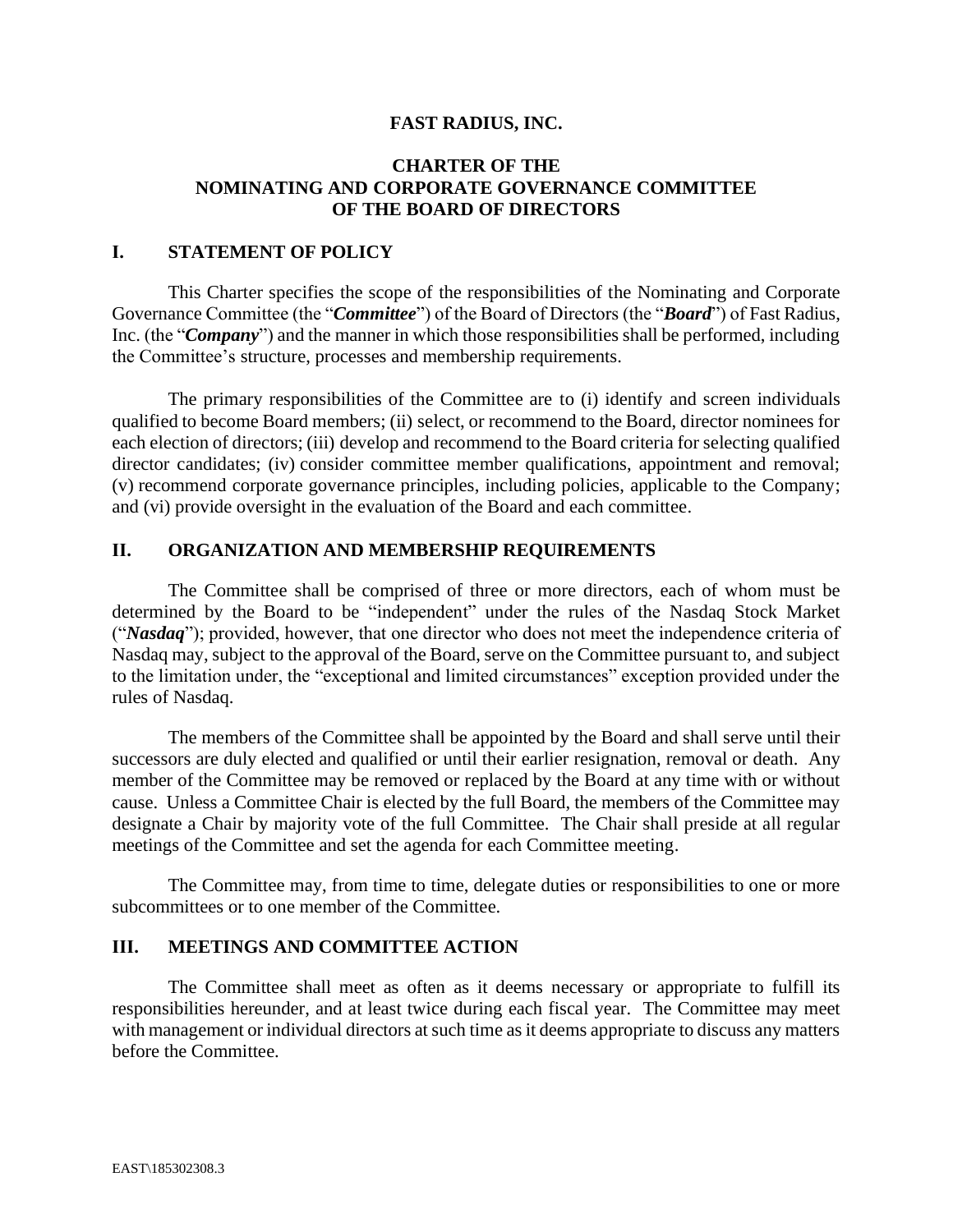A majority of the members shall represent a quorum of the Committee and, if a quorum is present, any action approved by at least a majority of the members present (in person or by telephone conference call) shall represent the valid action of the Committee. The Committee may also take action by unanimous written consent without a meeting. Any actions taken by the Committee during any period in which one or more of the members fail for any reason to meet the membership requirements set forth above shall still constitute duly authorized actions of the Committee for all corporate purposes. The Committee shall maintain written minutes of its meetings, which minutes will be filed with the minutes of the meetings of the Board.

The Committee shall have the authority to obtain advice or assistance from consultants, legal counsel, or other advisors as appropriate to perform its duties hereunder. Without limiting the generality of the foregoing, the Committee shall have the sole authority to retain or terminate any search firm to be used to identify director candidates and to determine and approve the terms, costs and fees for such engagements. The fees and costs of any consultant or advisor engaged by the Committee to assist the Committee in performing its duties hereunder shall be borne by the Company.

# **IV. AUTHORITY AND RESPONSIBILITIES**

To fulfill its responsibilities and duties hereunder, the Committee shall:

# A. **Nominating Functions**

1. Determine criteria for selecting new directors, including desired board skills, experience and attributes, and identify and actively seek individuals qualified to become directors. The criteria to be used by the Committee in recommending directors and by the Board in nominating directors are set forth in the Company's corporate governance guidelines.

2. Evaluate and select, or recommend to the Board, nominees for each election of directors, except that if the Company is at any time legally required by contract or otherwise to provide any third party with the ability to nominate a director, the Committee need not evaluate or propose such nomination, unless required by contract or requested by the Board.

3. Consider any director candidates recommended by the Company's shareholders pursuant to the procedures described in the Company's proxy statement, and any nominations of director candidates validly made by the Company's shareholders in accordance with applicable laws, rules and regulations, the provisions of the Company's charter documents and policies of the Company in respect of director nominations.

4. Review and make recommendations to the Board concerning qualifications, appointment and removal of committee members.

# B. **Corporate Governance Functions**

1. Develop, recommend for Board approval, and review on an ongoing basis the adequacy of, the corporate governance principles applicable to the Company. Such principles shall include, at a minimum, director qualification standards, director responsibilities, committee responsibilities, director access to management and independent advisors, director compensation,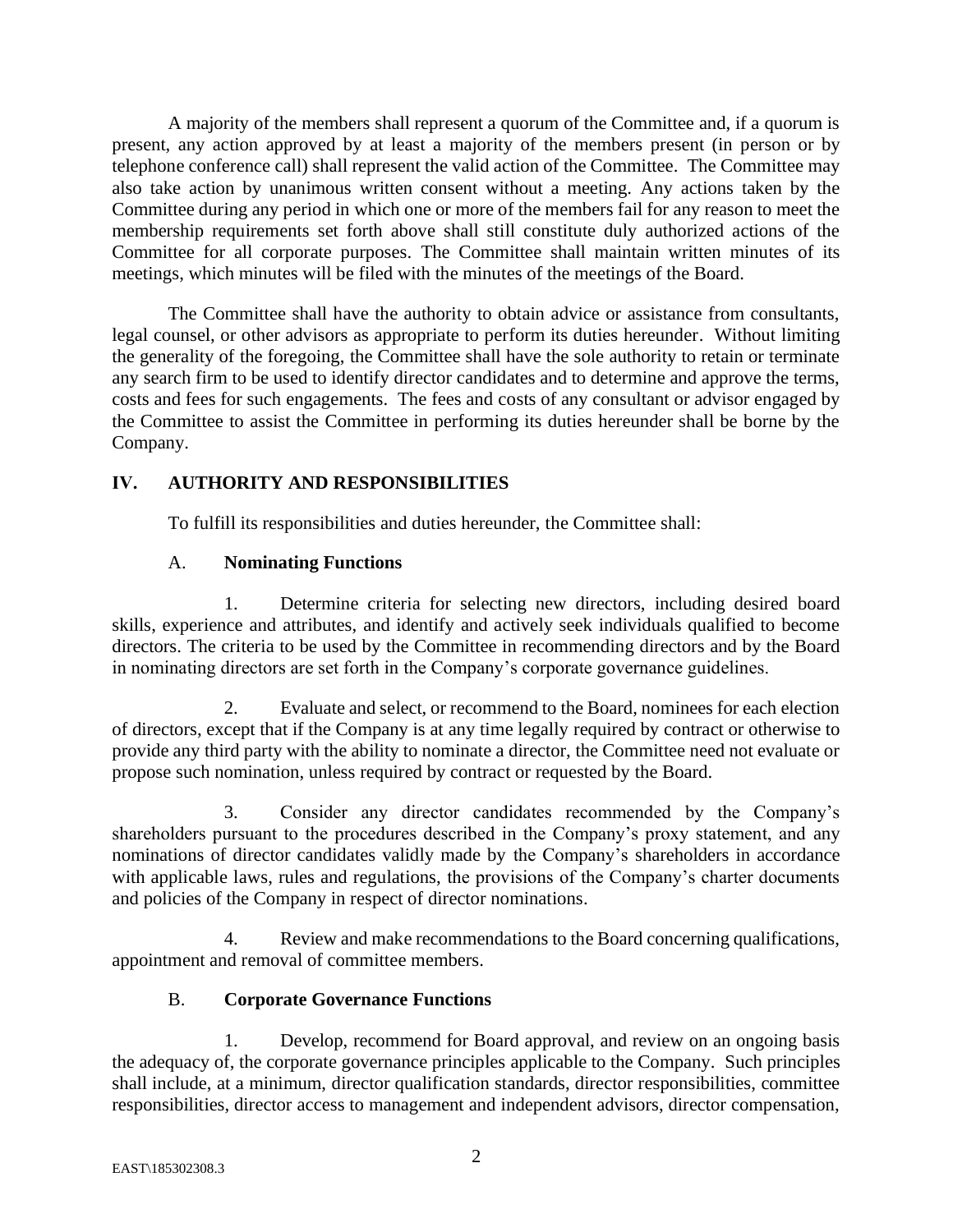director orientation and continuing education, management succession and annual performance evaluation of the Board and committees. The Committee will develop and recommend to the Board the Corporate Governance Guidelines. The Committee will, from time to time as it deems appropriate, review and reassess the adequacy of such corporate governance guidelines and recommend any proposed changes to the Board for approval.

2. Review and discuss with management disclosure of the Company's corporate governance practices, including information regarding the operations of the Committee and other Board committees, director independence and the director nomination process, and to recommend that this disclosure be included in the Company's proxy statement or annual report on Form 10-K, as applicable.

3. In consultation with the Audit Committee of the Board (the "*Audit Committee*"), review and recommend to the Board for adoption any revisions to the Company's Code of Business Conduct and Ethics (the "*Code*"), which meets the requirements of Item 406 of the SEC's Regulation S-K, and provide for prompt disclosure to the public of any change in, or waiver of the Code, and adopt procedures for monitoring and enforcing compliance with the Code.

4. Review, at least annually, the Company's compliance with the corporate governance listing requirements of Nasdaq, and report to the Board regarding the same.

5. Review the Company's policy and procedures with respect to related person transactions, at the request of the Audit Committee, and recommend any amendments or revisions for consideration and adoption by the Board as so requested.

6. Assist the Board in developing criteria for the evaluation of Board and committee performance.

7. If requested by the Board, assist the Board in its evaluation of the performance of the Board and each committee of the Board.

8. Review and recommend to the Board changes to the Company's Bylaws as needed.

9. Working with management, develop orientation materials for new directors and corporate governance-related continuing education for all Board members.

10. Oversee succession planning for executive officers.

11. Make reports to the Board regarding the foregoing as appropriate.

12. Review and reassess the adequacy of this Charter as appropriate and recommend any proposed changes to the Board for approval.

13. Perform any other functions and activities consistent with this Charter, the Company's Bylaws and governing law, as the Committee or the Board deems necessary or appropriate.